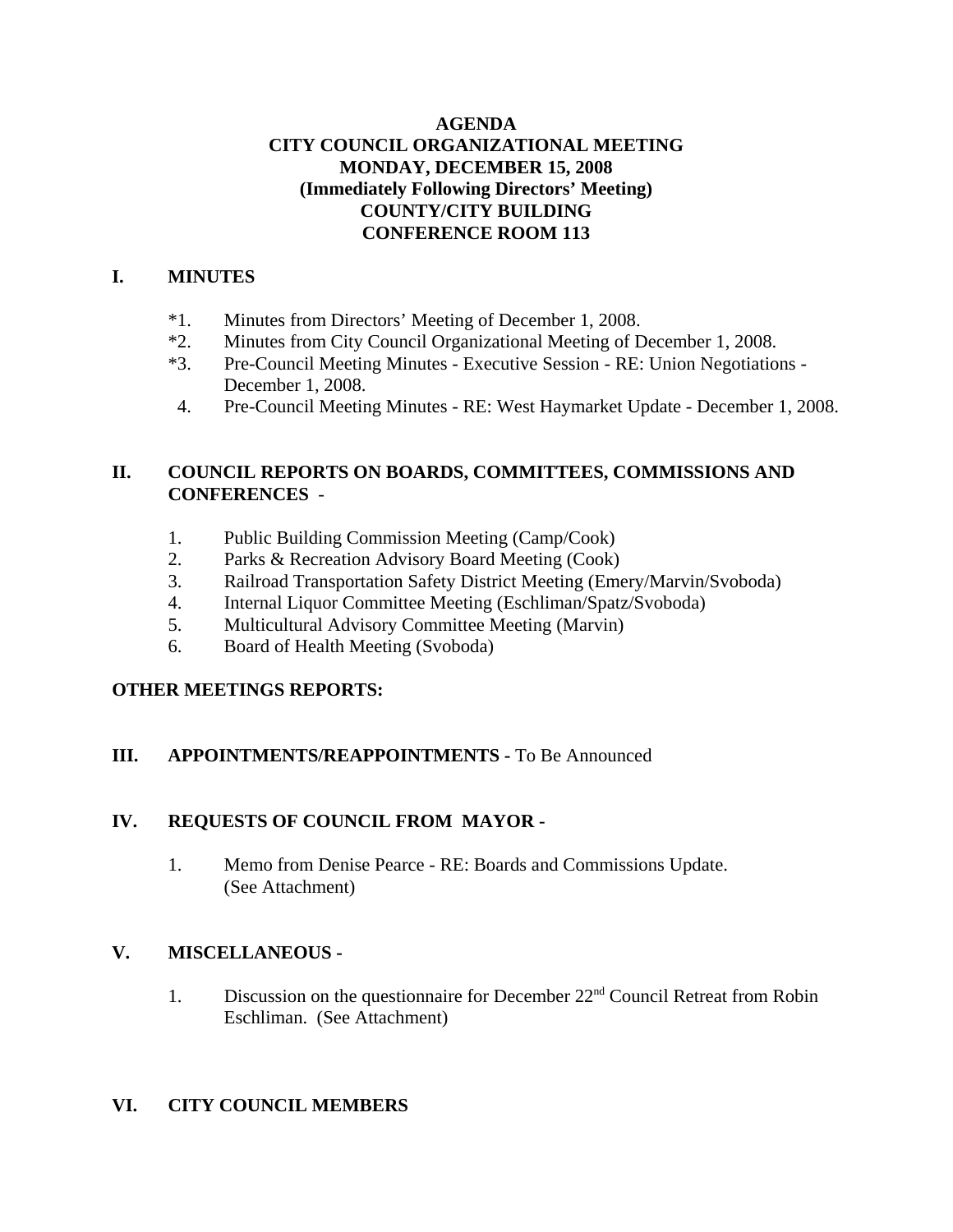# **VII. MEETINGS/INVITATIONS**

# **VIII. ADJOURNMENT**

**\*HELD OVER FROM DECEMBER 8, 2008.** 

ca121508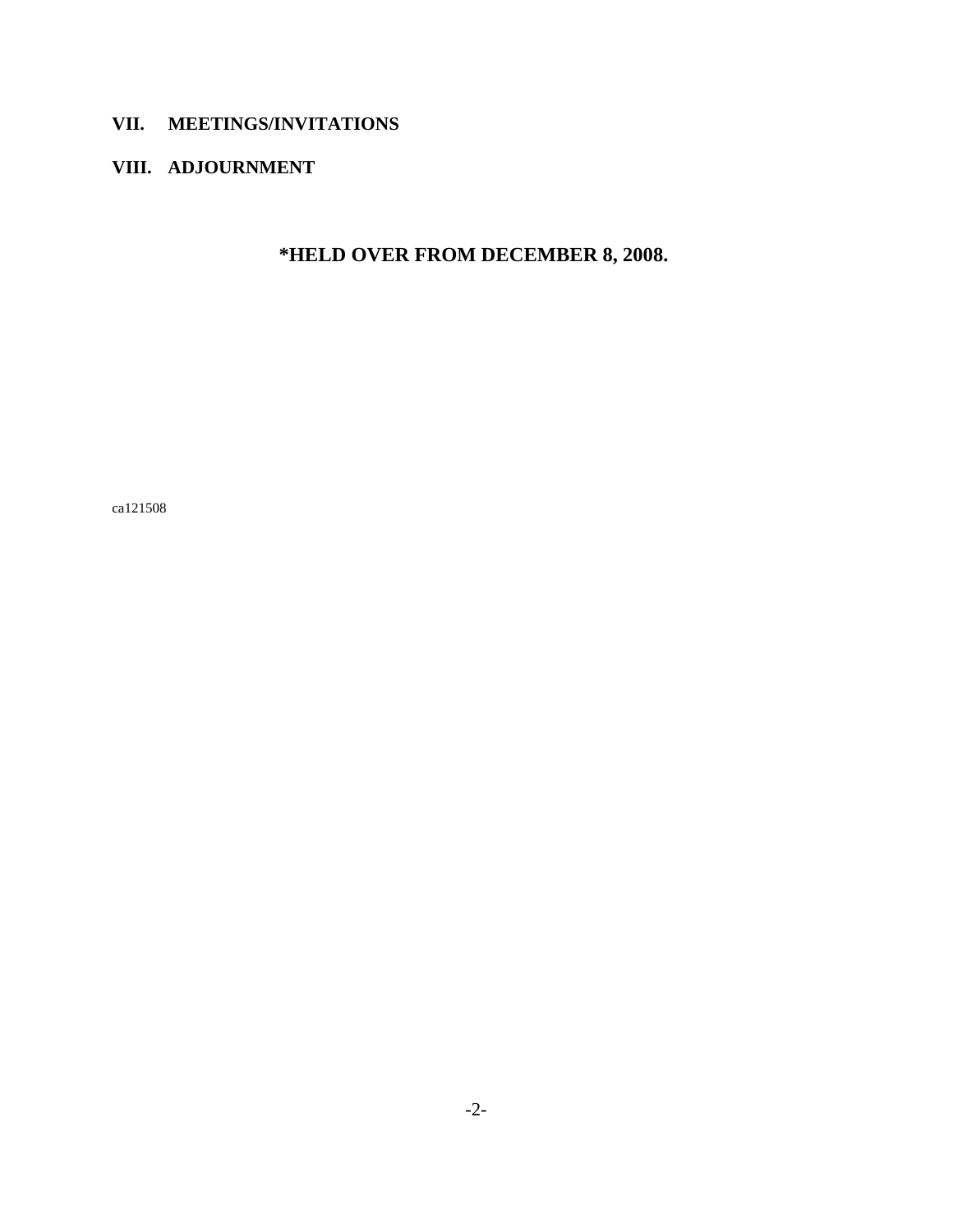# **CITY COUNCIL ORGANIZATIONAL MEETING MONDAY, DECEMBER 15, 2008 MINUTES**

| <b>Present:</b>        | Robin Eschliman, Chair           |
|------------------------|----------------------------------|
|                        | Doug Emery, Vice Chair           |
|                        | Jon Camp                         |
|                        | John Spatz                       |
|                        | Ken Svoboda                      |
|                        | Dan Marvin                       |
| Absent:                | Jonathan Cook                    |
| <b>Others Present:</b> | Denise Pearce, Aide to the Mayor |
|                        | Rick Hoppe, Aide to the Mayor    |
|                        | Judge John Hendry, City Attorney |

The Nebraska Open Meetings Act posted on the back wall of Room 113, County-City Building.

Chair Eschliman opened the meeting at 11:34 a.m.

#### **I. MINUTES**

- \*1. Minutes from Directors' Meeting of December 1, 2008.
- \*2. Minutes from City Council Organizational Meeting of December 1, 2008.
- \*3. Pre-Council Meeting Minutes Executive Session; Union Negotiations. December 1, 2008.
- 4. Pre-Council Meeting Minutes West Haymarket Update. December 1, 2008.

Above minutes approved by acclamation.

## **II. COUNCIL REPORTS ON BOARDS, COMMITTEES, COMMISSIONS, CONFERENCES**

#### **1**. **Public Building Commission Meeting Camp**

Camp gave report on the Public Building Commission meeting.

#### **2. Parks & Recreation Advisory Board Meeting Cook**

Cook absent.

## **3**. **Railroad Transportation Safety District Meeting (RTSD) Emery/Marvin/Svoboda**

Marvin, Svoboda, and Emery attended and gave report of meeting.

#### **4**. **Internal Liquor Committee Meeting Eschliman/Spatz/Svoboda**

Svoboda and Spatz reported on discussions held during the Internal Liquor Committee Meeting.

## **5. Multicultural Advisory Committee Meeting Marvin**

Meeting cancelled.